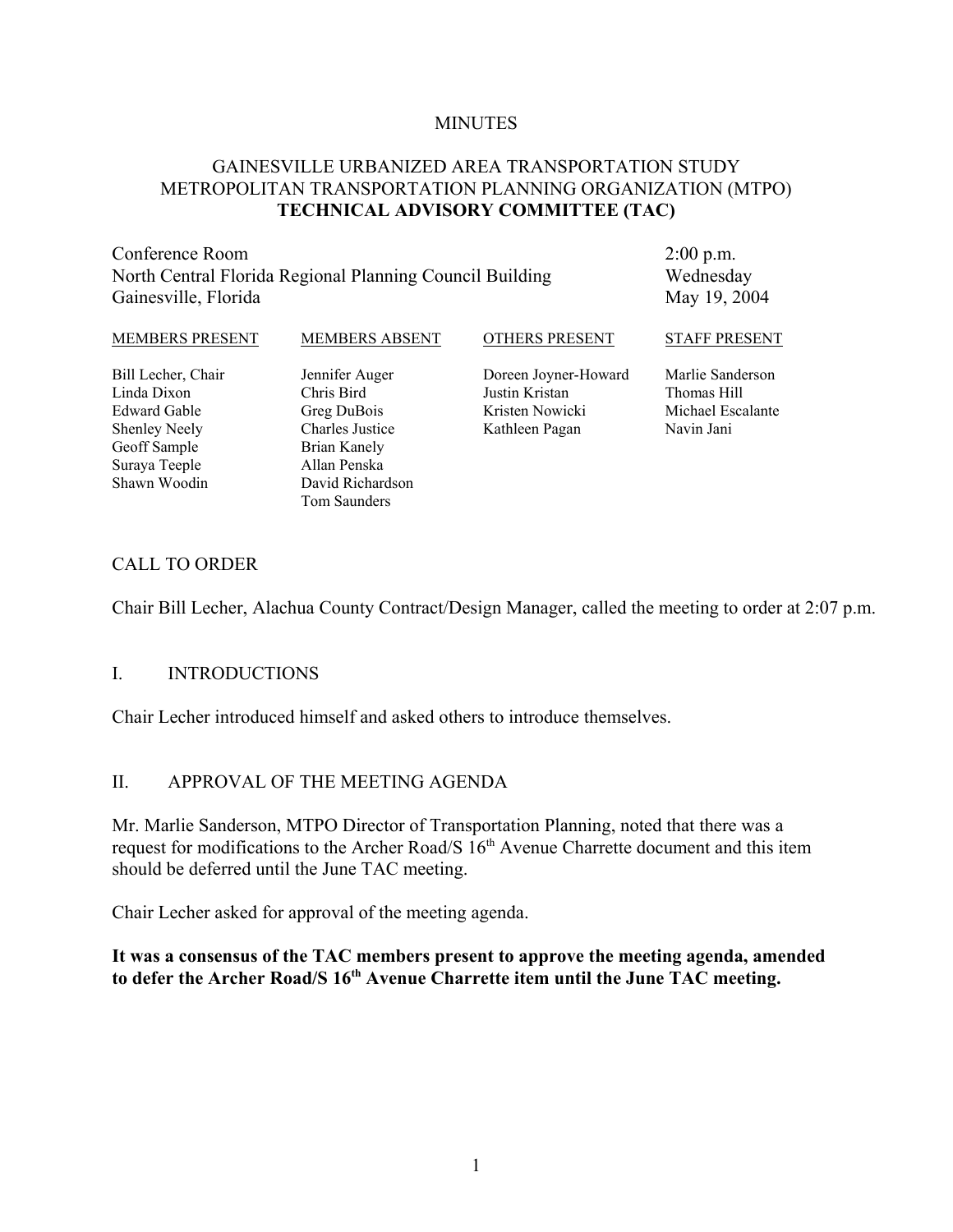#### III. APPROVAL OF COMMITTEE MINUTES

Chair Lecher asked for a consensus approval of the April 28, 2004 TAC meeting minutes.

### **It was a consensus of the TAC members present to approve the April 28, 2004 TAC meeting minutes.**

### IV. CHAIRMAN'S REPORT

Mr. Sanderson announced that the next MTPO meeting is scheduled for May 26 at 7:00 p.m. in the Jack Durrance Auditorium. He said that the next TAC meeting is scheduled for May 26.

### VI. ALACHUA COUNTYWIDE BICYCLE MASTER PLAN UPDATE

Mr. Sanderson stated that the MTPO, at its November  $20<sup>th</sup>$  meeting, authorized its staff to contract with the University of Florida (UF) School of Architecture to prepare the Alachua Countywide Bicycle Master Plan Update. He said that the consultant has completed its work.

Mr. Martin Gold, UF Associate Professor, discussed the Plan Update and answered questions.

Ms. Linda Dixon, University of Florida Planning Office Manager, suggested calling the document an addendum since it is not intended to replace the 2001 Alachua Countywide Bicycle Master Plan.

**It was a consensus of TAC members present to recommend that the MTPO approve the Alachua Countywide Bicycle Master Plan Addendum as a completed document.**

### VII. RESURFACING PROJECT- US 441 (WILLISTON ROAD SOUTH TO THE MARION COUNTY LINE)

Mr. Thomas Hill, MTPO Senior Planner, stated that the Florida Department of Transportation (FDOT) has developed scoping concepts for the US 441 from the Marion County line to Williston Road Resurfacing Project. He discussed the project area. He noted that the Town of Micanopy has requested that FDOT extend the bicycle lanes south to the County Road 234 East intersection.

Ms. Doreen Joyner-Howard, FDOT Transportation Specialist, discussed the US 441 from the Marion County line to Williston Road Resurfacing Project and answered questions. She noted that FDOT responded to the Town of Micanopy request indicating that 5-foot bikelanes would be placed between West CR 234 and East CR 234 and 4-foot paved shoulders from East CR 234 to the Marion County line.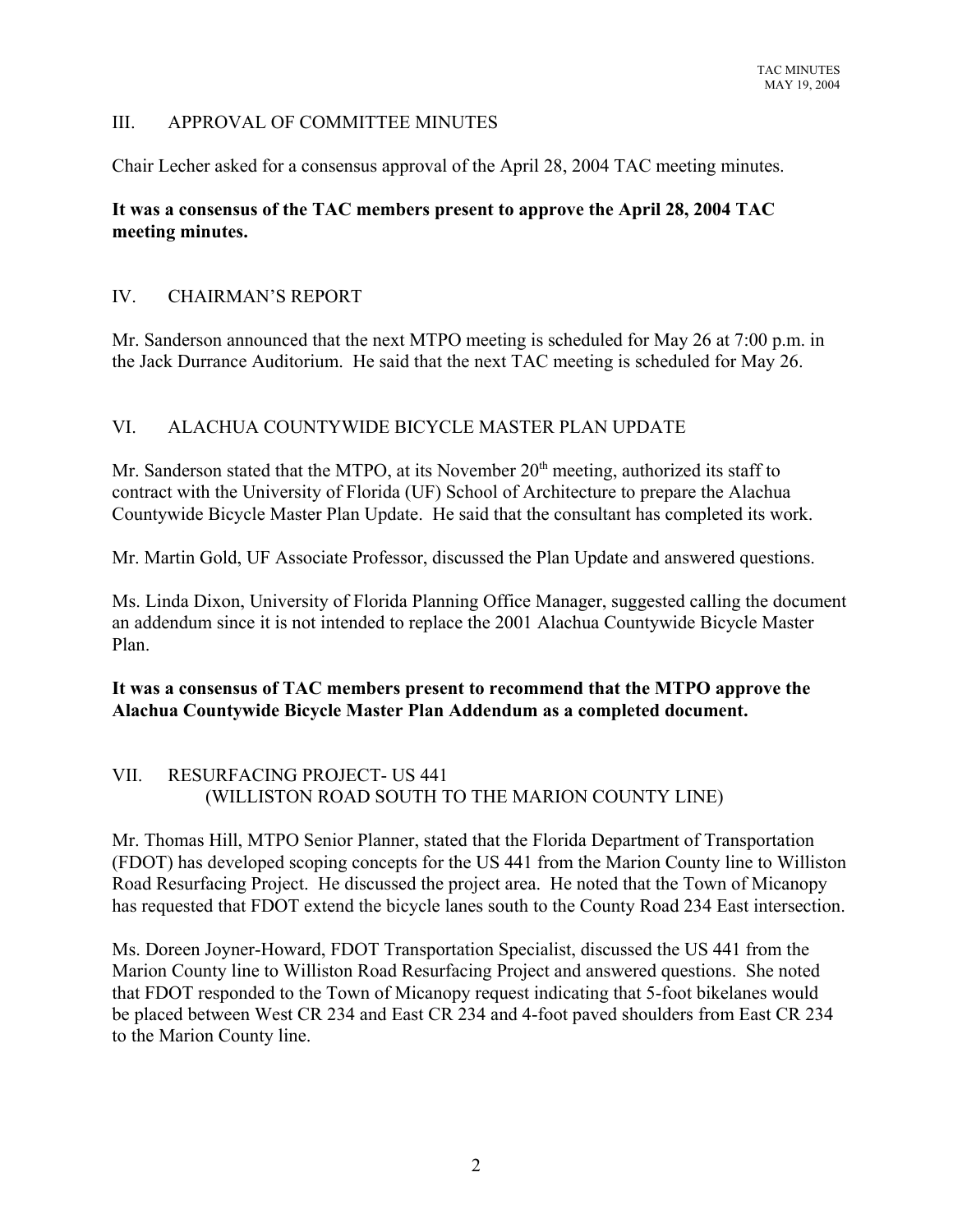**A majority of the TAC members present recommended that the MTPO:**

- **1. approve the Florida Department of Transportation's (FDOT) project concepts to resurface and to examine existing access (driveway connections, median openings, etc...) for potential safety and operational improvements; and**
- **2. request that FDOT, as part of this resurfacing project, extend the rumble strips and bikelanes from West County Road 234 (just north of the Town of Micanopy) to the Marion County line.**

### VIII. RESURFACING PROJECT- US 441 (ARCHER ROAD SOUTH TO WILLISTON ROAD)

Mr. Hill stated that FDOT has completed 60 percent design plans for the US 441 from Williston Road to Archer Road Resurfacing Project.

Mr. Hill, Ms. Joyner-Howard and Ms. Myrna Widmer, FDOT Project Manager, discussed the US 441 from Williston Road to Archer Road Resurfacing Project 60 percent design plans and answered questions.

**It was a consensus of the TAC members present to recommend that the MTPO approve US 441 from Williston Road to Archer Road Resurfacing Project 60 percent design plans.**

# IX. RESURFACING PROJECT- NW 39TH AVENUE (INTERSTATE 75 EAST TO NW 43RD STREET)

Mr. Hill stated that FDOT has developed scoping concepts for the NW 39<sup>th</sup> Avenue from Interstate 75 to NW 43rd Street Resurfacing Project.

Mr. Hill, Ms. Joyner-Howard and Ms. Widmer discussed the NW 39<sup>th</sup> Avenue from Interstate 75 to NW 43rd Street Resurfacing Project and answered questions.

Ms. Suraya Teeple, FDOT Regional Planning Administrator, noted that NW 39<sup>th</sup> Avenue has been designated as part of the Florida Strategic Intermodal System.

**A majority of the TAC members present recommended that the MTPO approve the following Florida Department of Transportation's (FDOT) project concepts since they are consistent with the MTPO Urban Design Policy Manual:** 

- **1. incorporate the MTPO approved stamped/colored crosswalks at signalized intersections;**
- **2. improve any sidewalk sections that are not in compliance with FDOT and Federal ADA standards; and**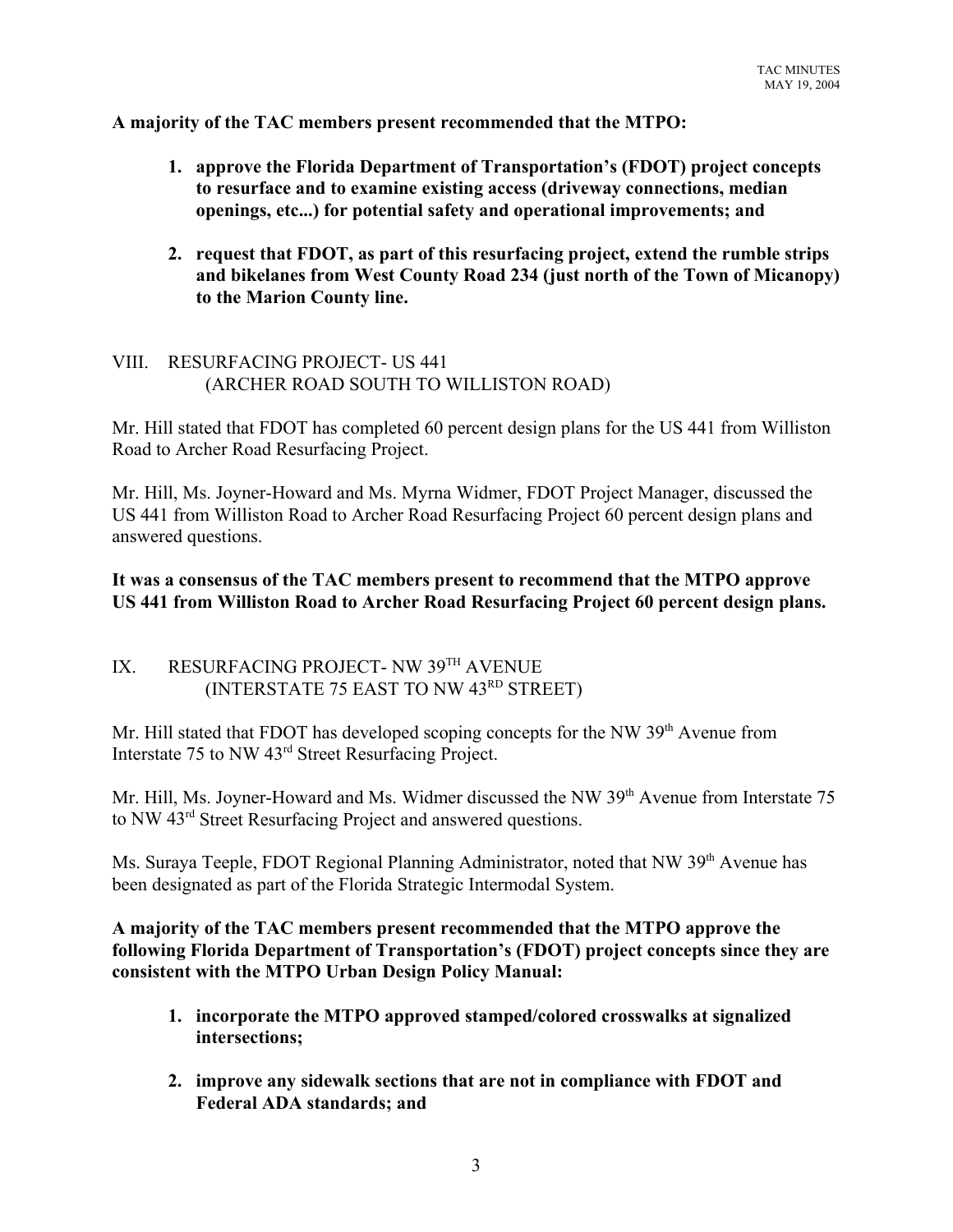- **3. examine existing access (driveway connections, median openings, etc...) for potential safety and operational improvements (including closing unnecessary left turnlanes where they may not be needed or appropriate);**
- **4. consider narrowing the travel lanes to accommodate 5-foot bikelanes; and**
- **5. consider additional vegetation on the medians that are reconstructed.**

### X. RESURFACING PROJECT- WILLISTON ROAD (SW 34TH STREET SOUTH TO US 441)

Mr. Sanderson stated that FDOT has completed 60 percent design plans for the Williston Road from SW 34<sup>th</sup> Street to US 441 Resurfacing Project.

Ms. Joyner-Howard and Ms. Widmer discussed the Williston Road from SW 34<sup>th</sup> Street to US 441 Resurfacing Project 60 percent design plans and answered questions.

**It was a consensus of the TAC to recommend that the MTPO approve the Williston Road from SW 34th Street to US 441 Resurfacing Project 60 percent design plans with the following additional recommendations:**

- **1. extend the resurfacing project approximately 50 feet north along SW 23rd Terrace to abut the City of Gainesville resurfacing project limit;**
- **2. where traffic separators are reconstructed, the bullnoses of these separators shall be stamped brick pattern consistent with the MTPO-approved design;**
- **3. request that FDOT conduct a traffic speed study.**

## XII. FISCAL YEARS 2004/2005 - 2008/2009 TRANSPORTATION IMPROVEMENT PROGRAM (TIP)

Mr. Sanderson stated that the TIP is the most important document that is approved annually by the MTPO. He said that the TIP is a staged implementation program of transportation projects consistent, to the maximum extent feasible, with adopted comprehensive plans of Alachua County and the City of Gainesville. He added that, in order for Federal transportation funds to be spent in the Gainesville Metropolitan Area, they must be approved by the MTPO and included in this report. He noted that this year's document authorizes about \$28 million in Federal funds for projects within the Gainesville Metropolitan Area over the next three year period.

### **It was a consensus of the TAC members present to recommend that the MTPO approve the Fiscal Years 2004/2005 - 2008/2009 Transportation Improvement Program.**